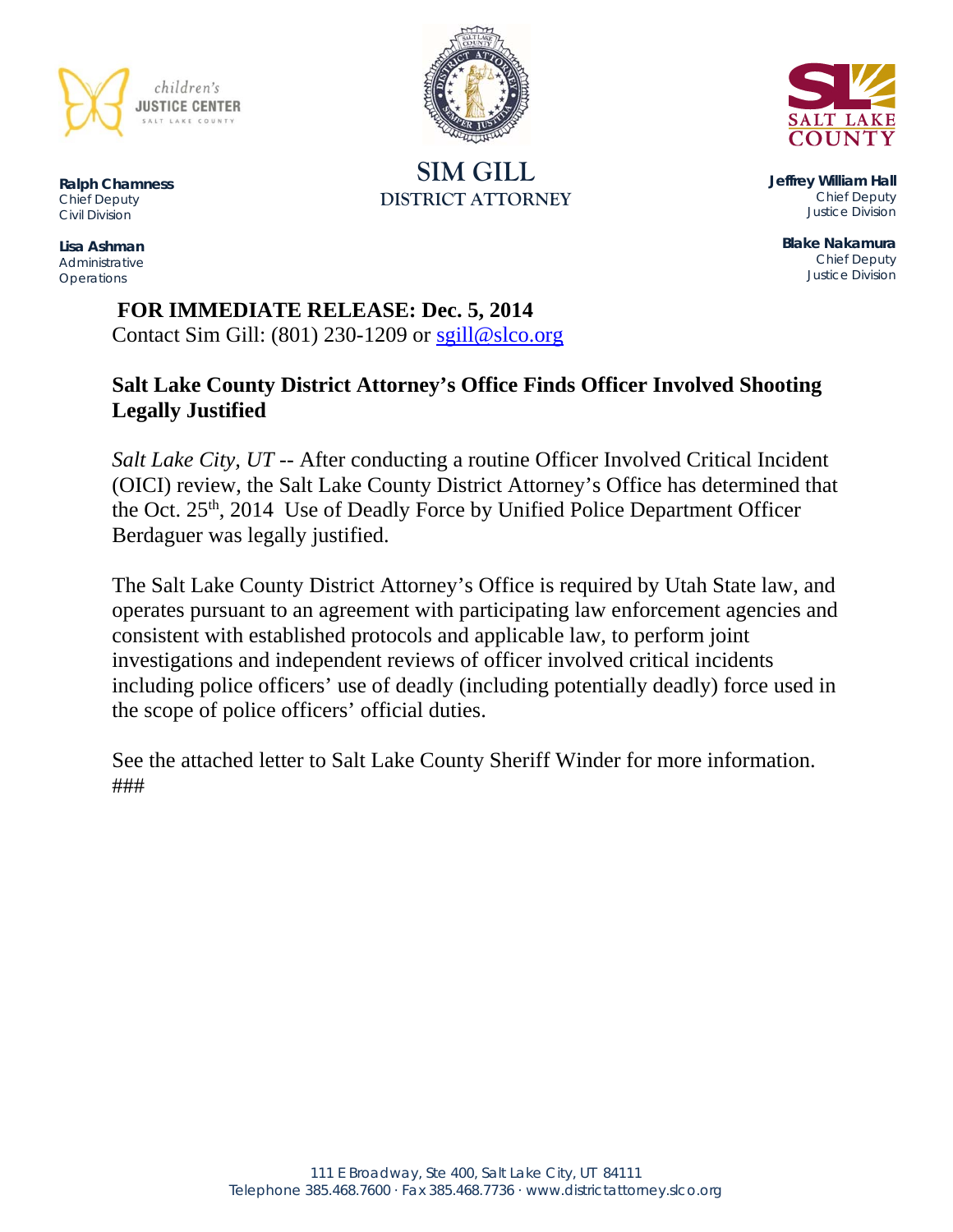

**Ralph Chamness**  *Chief Deputy Civil Division*

**Lisa Ashman** *Administrative Operations*

> Sheriff James M. Winder Unified Police Department 3365 South 900 West Salt Lake City, Utah 84119

> > November 26, 2014

Incident Date: October 25, 2014 UPD Case No.: CO14-168218 Our Case No.: 2014-2394

RE: *Unified Police Officer Martin Berdaguer's Use of Deadly Force* Incident Location: 3688 South Deer Valley Drive, Magna, Utah

Dear Sheriff Winder:

The Salt Lake County District Attorney's Office ("D.A.'s Office") operates under Utah State law and pursuant to an agreement between the D.A.'s Office and participating law enforcement agencies to perform joint investigations and independent reviews of officer involved critical incidents ("OICI") including police officers' use of deadly force while in the scope of their official duties. Pursuant to the agreement between the D.A.'s Office and participating law enforcement agencies, the D.A.'s Office has reviewed the above referenced matter to determine whether, and if so why, the use of deadly force in the above referenced OICI was "justified." As outlined more fully below, the D.A.'s Office determined Officers Berdaguer's use of deadly force was "justified" under Utah State law.

On October 25, 2014, Unified Police Department ("UPD") Officer Martin Berdaguer responded on domestic violence/suicidal person call. As outlined in more detail below, shortly after Officer Berdaguer arrived on the call, he saw Luis Quintana covered in blood, cutting himself with a knife. Officer Berdaguer ordered Quintana to drop the knife several times. Instead of complying, Quintana charged Officer Berdaguer. Officer Berdaguer fired his weapon and killed Quintana.



**SIM GILL DISTRICT ATTORNEY**



**Jeffrey William Hall** *Chief Deputy Justice Division*

**Blake Nakamura** *Chief Deputy Justice Division*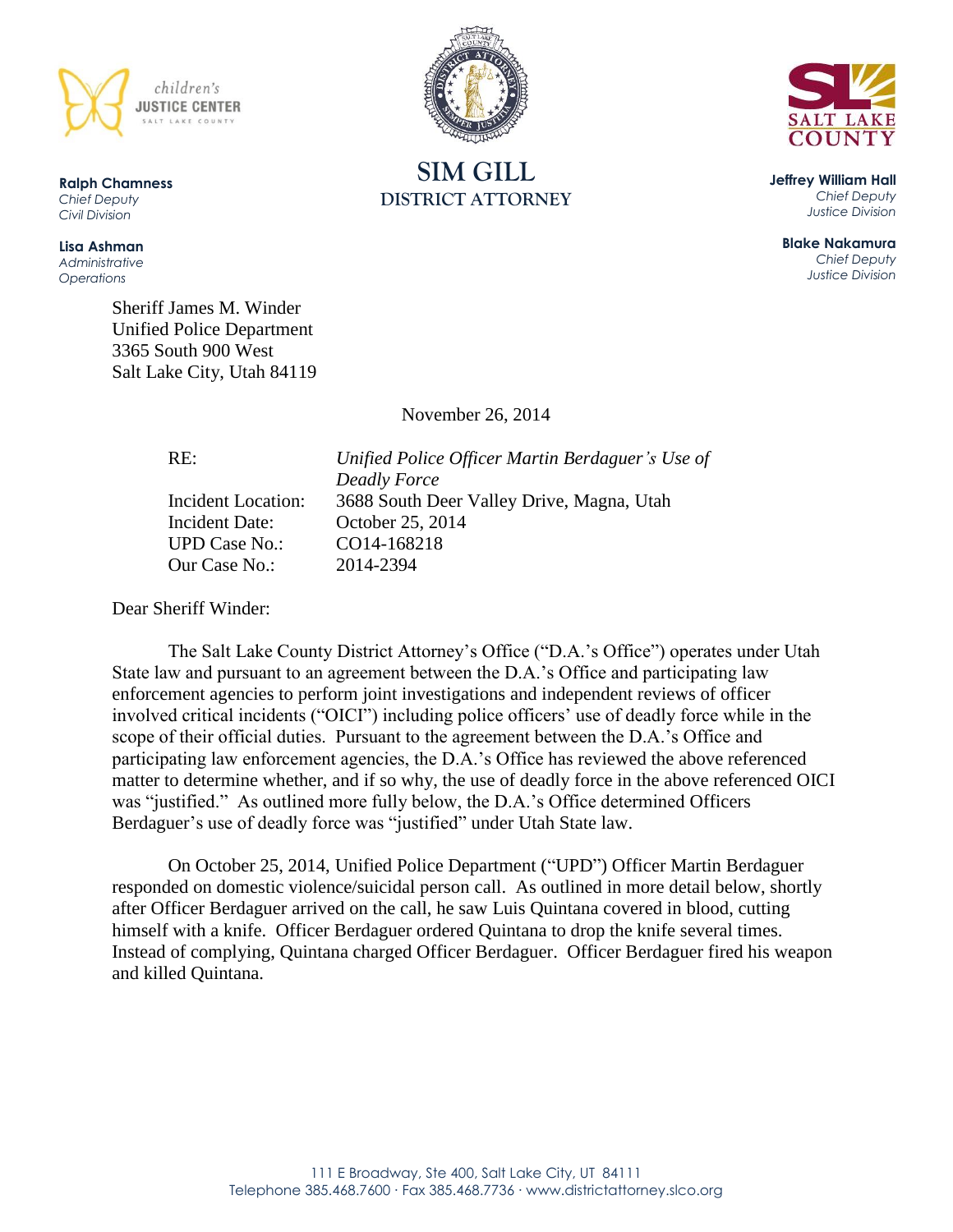## **UTAH STATE LAW**

As part of the review and "justification" determination, the D.A.'s Office relied in part upon the following statutory provisions for the legal analysis:

## **76-2-401. Justification as defense -- When allowed**.

(1) Conduct which is justified is a defense to prosecution for any offense based on the conduct. The defense of justification may be claimed:

(a) when the actor's conduct is in defense of persons or property under the circumstances described in Sections 76-2-402 through 76-2-406 of this part;

(b) when the actor's conduct is reasonable and in fulfillment of his duties as a governmental officer or employee;

…

### **76-2-404. Peace officer's use of deadly force.**

(1) A peace officer, or any person acting by his command in his aid and assistance, is justified in using deadly force when:

(a) the officer is acting in obedience to and in accordance with the judgment of a competent court in executing a penalty of death under Subsection 77-18-5.5(3) or (4);

(b) effecting an arrest or preventing an escape from custody following an arrest, where the officer reasonably believes that deadly force is necessary to prevent the arrest from being defeated by escape; and

(i) the officer has probable cause to believe that the suspect has committed a felony offense involving the infliction or threatened infliction of death or serious bodily injury; or

(ii) the officer has probable cause to believe the suspect poses a threat of death or serious bodily injury to the officer or to others if apprehension is delayed; or

(c) the officer reasonably believes that the use of deadly force is necessary to prevent death or serious bodily injury to the officer or another person.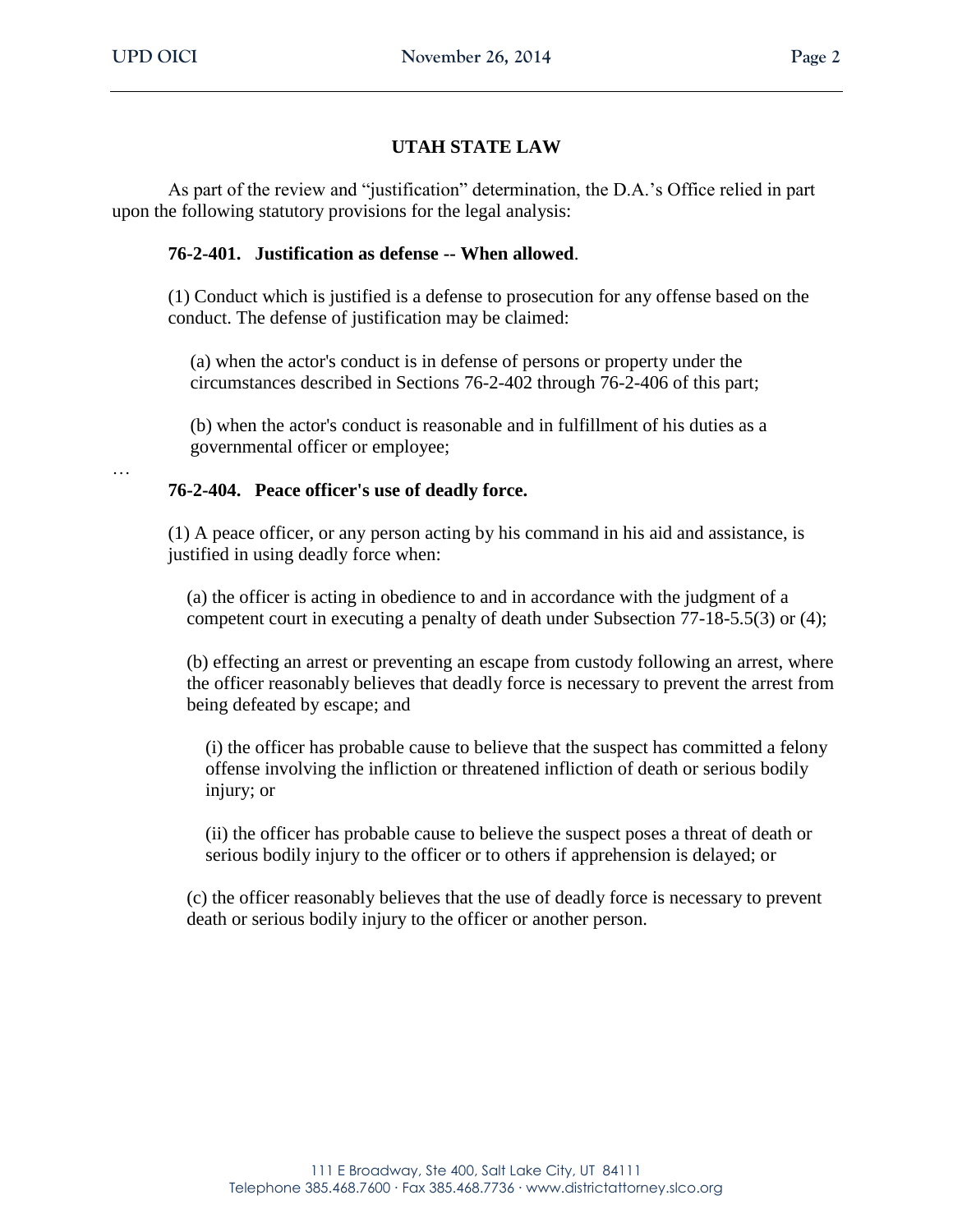*Use of Deadly Force and* "*Justification as Defense" in Utah*

Reviewing a use of deadly force that results in a person's death falls within the statutory obligation imposed on the District Attorney to determine whether a decent died by unlawful means.<sup>1</sup> The District Attorney also determines whether acts causing a person's death warrant prosecution. A District Attorney determination considers whether a person who caused the death of another nevertheless has a legal defense to prosecution. If a person who caused the death of another has a legal defense to ostensible criminal charges related thereto, no charges can be brought against that person.

One legal defense to potential criminal charges available to police officers who used deadly force and caused the death of a person is the legal defense of "justification." This legal defense is found in Utah State Code set forth above and operates in conjunction with other legal authority.

A person's use of deadly force (including but not limited to use of deadly force by peace officers) is "justified" when the use of deadly force conformed to the statutes referenced above. Persons may lawfully defend themselves under circumstances outlined by law, and are afforded the legal defense of "justification" for the lawful use of deadly force in accordance with statutes. Utah Code Ann. 76-2-402 states that a "person is justified in threatening or using force against another when and to the extent that the person reasonably believes that force or a threat of force is necessary to defend the person or a third person against another person's imminent use of unlawful force." *Id.* This section also states: "A person is justified in using force intended or likely to cause death or serious bodily injury only if the person reasonably believes that force is necessary to prevent death or serious bodily injury to the person or a third person as a result of another person's imminent use of unlawful force, or to prevent the commission of a forcible felony<sup>2</sup>." *Id.* 

In addition to the use of deadly force in defense of self or others, a peace officer's use of deadly force is "justified" when:

> "effecting an arrest or preventing an escape from custody following an arrest, where the officer reasonably believes that deadly force is necessary to prevent the arrest from being defeated by escape; and the officer has probable cause to believe that the suspect has committed a felony offense involving the infliction or threatened infliction of death or serious bodily injury; or the officer has probable cause to believe the suspect poses a threat of death or serious bodily injury to the

 <sup>1</sup> **U.C.A. 26-4-21**. **Authority of county attorney or district attorney to subpoena witnesses and compel testimony--Determination if decedent died by unlawful means.**

… (2) Upon review of all facts and testimony taken concerning the death of a person, the district attorney or county attorney having criminal jurisdiction shall determine if the decedent died by unlawful means and shall also determine if criminal prosecution shall be instituted.

<sup>2</sup> **U.C.A. 76-2-402(4)(a)**: "For purposes of this section, a forcible felony includes aggravated assault, mayhem, aggravated murder, murder, manslaughter, kidnapping, and aggravated kidnapping, rape, forcible sodomy, rape of a child, object rape, object rape of a child, sexual abuse of a child, aggravated sexual abuse of a child, and aggravated sexual assault as defined in Title 76, Chapter 5, Offenses Against the Person, and arson, robbery, and burglary as defined in Title 76, Chapter 6, Offenses Against Property."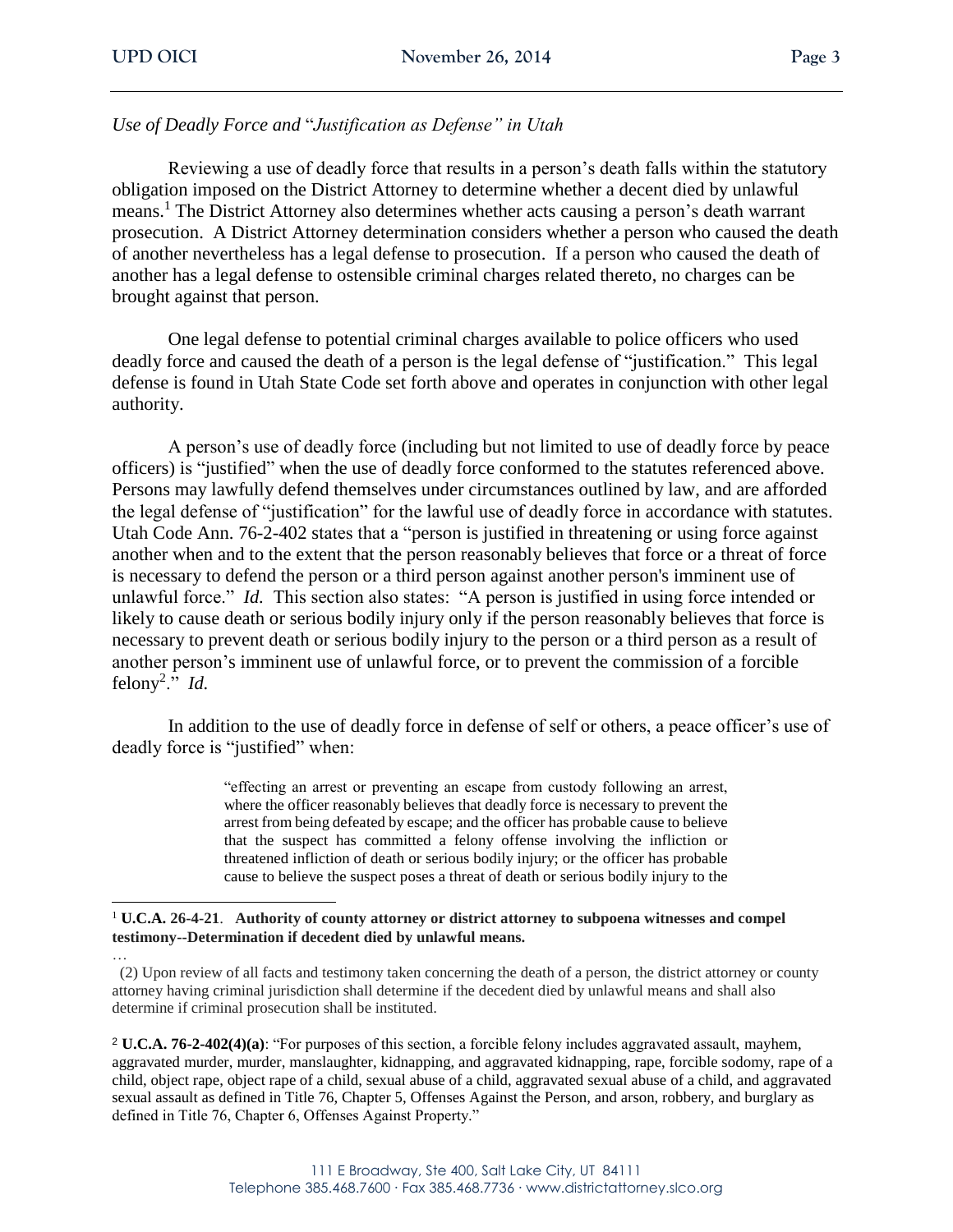officer or to others if apprehension is delayed; or the officer reasonably believes that the use of deadly force is necessary to prevent death or serious bodily injury to the officer or another person." U.C.A. 76-2-404.

In essence, the analysis for the use of deadly force to prevent death or serious bodily injury (whether by individuals or peace officers) turns on similar elements. Use of deadly force by *individuals*: "A person is justified in using force intended or likely to cause death or serious bodily injury only if the person reasonably believes that force is necessary to prevent death or serious bodily injury to the person or a third person as a result of another person's imminent use of unlawful force" U.C.A. 76-2-402(1)(a),(b). Use of deadly force by *peace officers*: "the officer reasonably believes that the use of deadly force is necessary to prevent death or serious bodily injury to the officer or another person," or to effect an arrest under circumstances set forth in law. See, U.C.A. 76-2-404. A peace officer's use of deadly force is "justified" when that the officer "reasonably believes" that the use of deadly force is "necessary to prevent" the threat of "death or serious bodily injury."

This OICI investigation and our review that followed was conducted in accordance with an OICI investigation protocol previously established. The OICI investigation protocol strives to establish an investigation methodology and process that provides the District Attorney with the evidence needed to determine whether a police officer's use of deadly force conformed to the above referenced statutes. If the use of deadly force conformed to the statutes, the use of deadly force is "justified," and the legal defense of "justification" is available to the officer such that criminal charges cannot be filed against the officer and the criminal investigation into the actions of the officer is concluded.

If the use of deadly force does not conform to the statutes above, the use of deadly force may not be "justified," and the legal defense of "justification" may not be available to the officer. In other words, if the use of deadly force failed to conform to the statutes, the law does not afford the officer the legal defense of "justification." Further investigation may be needed to determine whether, and if so which criminal charges can and should be filed against the officer if any. Just because the legal defense of "justification" may not be available (because the use of deadly force did not conform to the statutes) does not therefore necessarily mean that criminal charges should be filed against the officer. For instance, the evidence available to the District Attorney may not support criminal charges, the case may not have a reasonable likelihood of success at trial, or other reasons may preclude a prosecution. Again, further investigation and consideration may be required to determine whether the use of deadly force warrants criminal charges.

As laid out in more detail below, because we conclude that Officer Berdaguer's use of deadly force conformed to the relevant statutes outlined above, we therefore conclude that the legal defense of "justification" applies to the facts set forth herein.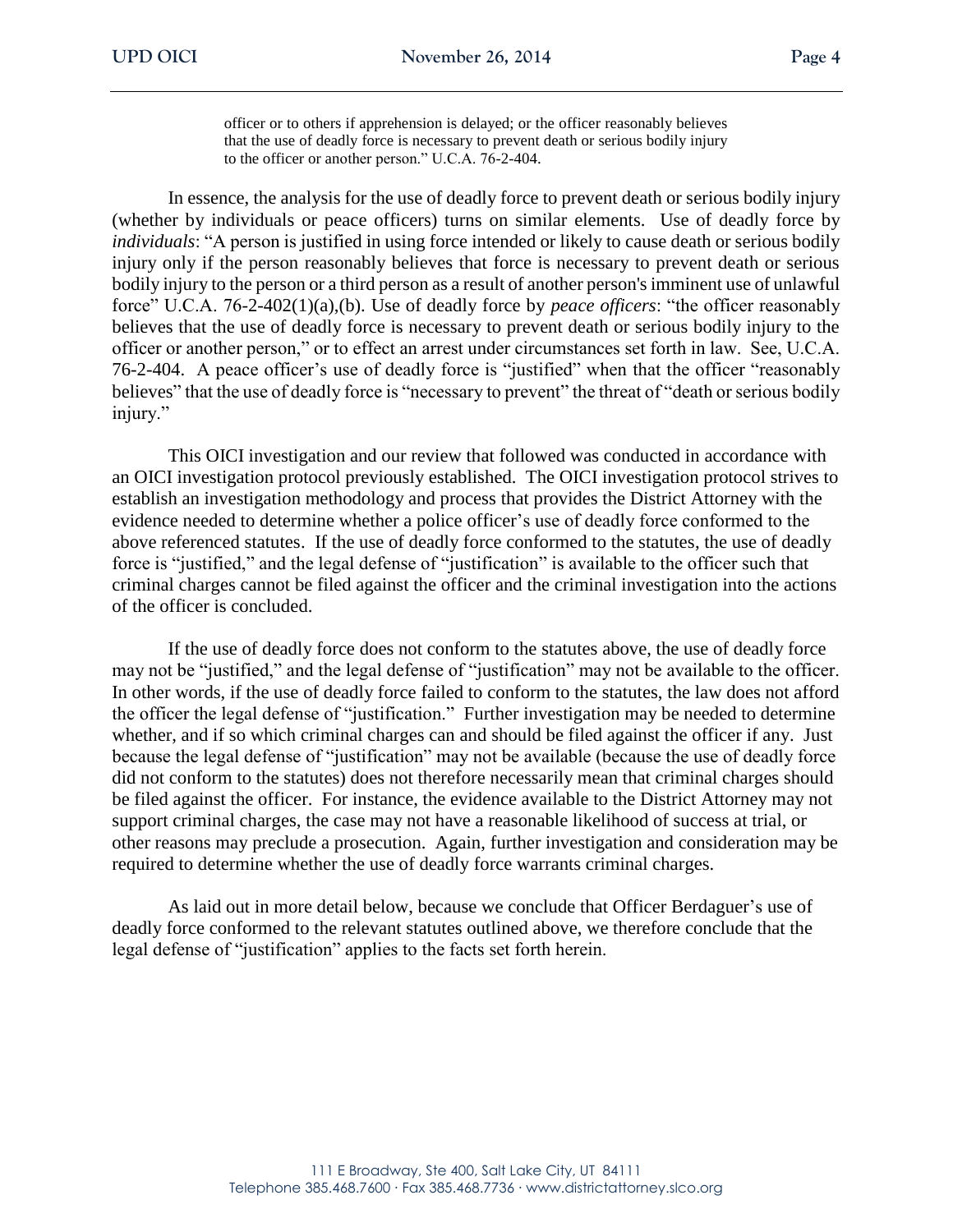$\overline{a}$ 

## **FACTS**

On October 25, 2014, at about 6:49 p.m., Amy Mendoza called 911 to report that Luis Quintana was becoming violent with Jodi Phillips. Mendoza said Quintana and Phillips had been arguing all day and that he was almost hitting Phillips. Mendoza said that she, her husband and their three children were in the home, together with Quintana and Phillips. During Mendoza's 911 call, Quintana left the home.

At about 6:51 p.m., UPD Officers Olzack and Berdaguer were sent to investigate the call and arrived at the home at 3688 South Deer Valley Drive, Magna, Utah. Quintana was not there. The officers talked to the residents in the home. Mendoza and Phillips told officers they just wanted Quintana out of the house; they said no one was assaulted and they were satisfied that Quintana was gone. At about 7:11 p.m., Officers Olzack and Berdaguer left to respond to another unrelated call a short distance away.

While Officers Olzack and Berdaguer were on the other call, Quintana returned to the home. This time, Quintana began acting violently, cutting himself with a knife. At about 7:21 p.m., Mendoza called 911 again and said that Quintana was back in the home, cutting himself with a knife and there was blood all over the home. While on the phone with 911, Mendoza said that Quintana had gone outside with a knife and was in the street.

Officer Berdaguer had finished with the other unrelated call he was working on and told dispatch that he would respond to the call about Quintana. When Officer Berdaguer arrived at the home, he saw Mendoza and Phillips on the porch, and Mendoza's husband, Marco Mendoza in the driveway. Officer Berdaguer also saw Quintana standing near Marco Mendoza. Officer Berdaguer said Quintana "locked eyes with him." Officer Berdaguer was told that Quintana was cutting himself and had a knife. Marco Mendoza later told OICI investigators that he said to Officer Berdaguer, referring to Quintana: "He has a knife, get your taser<sup>3</sup>!"

In a subsequent interview, Officer Berdaguer said he could see that Quintana was not wearing a shirt and had a large amount of blood on him. Officer Berdaguer said he drew his firearm but held it at his side so as to not provoke Quintana or escalate the situation. Officer Berdaguer watched Quintana walk out into the street, stop and square off with Officer Berdaguer.

Officer Berdaguer shined his flashlight on Quintana and saw a knife in Quintana's left hand and blood on Quintana's chest. Officer Berdaguer said he ordered Quintana to: "Just drop the knife;" Quintana did not drop the knife. Instead, Quintana began to walk away from Officer Berdaguer into the street a short distance.

<sup>&</sup>lt;sup>3</sup> In a subsequent interview, Officer Berdaguer said that, although he was armed with a taser, he elected not to use his taser because he recognized Quintana's knife was a deadly weapon and Officer Berdaguer did not have a backup officer present. Officer Berdaguer said he believed it was unwise to rely on the taser without a backup officer in case the taser failed or proved to be ineffective.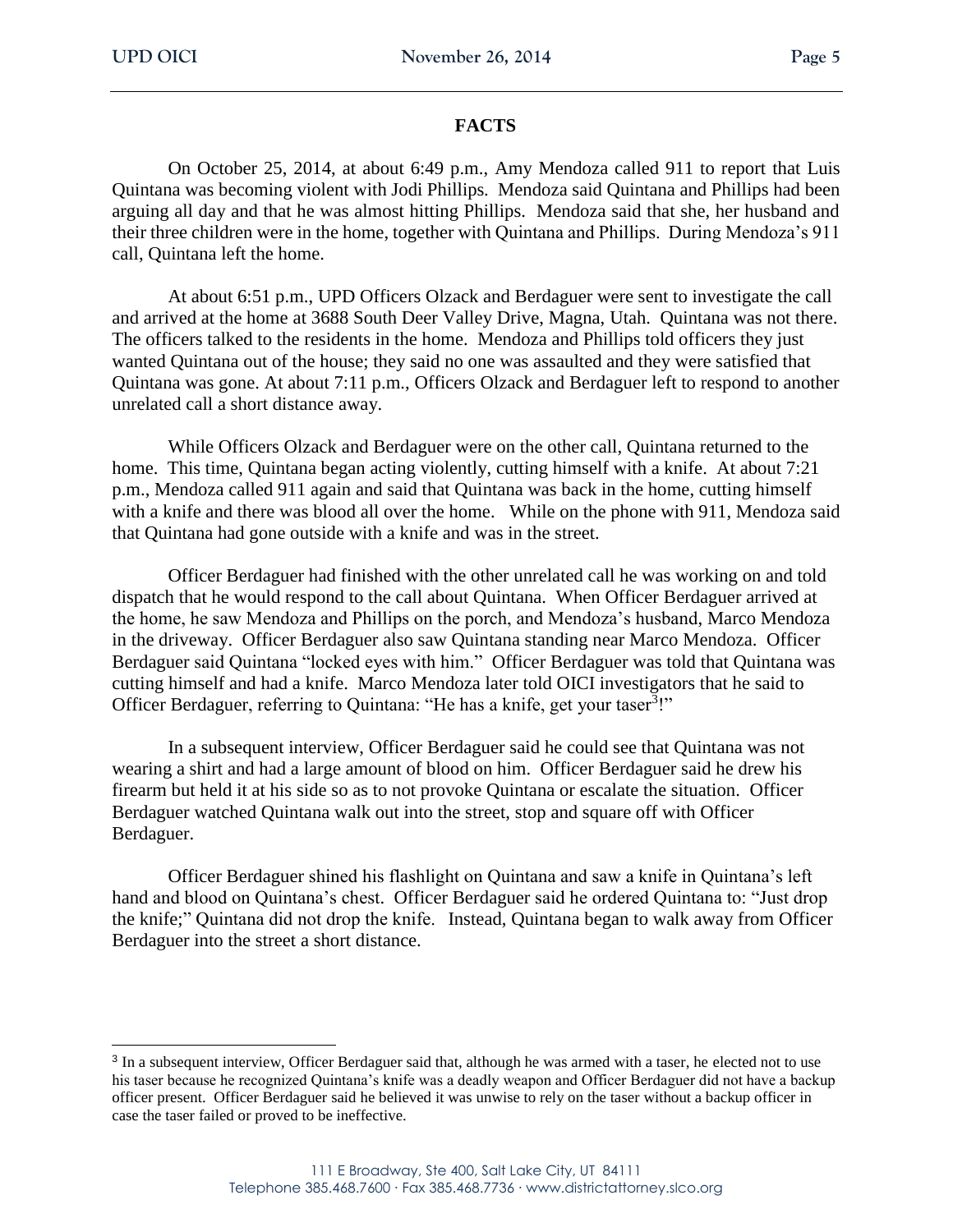Officer Berdaguer said Quintana stopped again and adopted a "fighting stance" with the knife still in his left hand. Officer Berdaguer said he pointed his firearm at Quintana and ordered him to "stop, drop the knife" several times.

Officer Berdaguer said he was in fear for his life and believed Quintana was "crazy." Quintana turned and ran a short distance again away from Officer Berdaguer who pursued but maintained some distance from Quintana: Officer Berdaguer estimated they were about thirty feet apart. Quintana stopped suddenly, turned around to face Officer Berdaguer, held the knife with both hands and began cutting his own throat. Quintana made three cuts to his own throat while Officer Berdaguer yelled: "No, no, no!"

Quintana then ran full speed directly at Officer Berdaguer with the knife still in his hands. Officer Berdaguer said he believed deadly force was necessary to stop Quintana. Officer Berdaguer said he fired his weapon at Quintana and saw the first round hit Quintana in the chest. That shot did not stop Quintana who continued to run at Officer Berdaguer. Officer Berdaguer said he believed he fired four to five rounds at Quintana who now, much closer to Officer Berdaguer, began to fall down and landed in a fetal position in the road. Officer Berdaguer called "shots fired" over the radio and requested medical assistance. Medical personnel arrived and transported Quintana who later died from his injuries.

Jodi Phillips, Amy and Marco Mendoza and their son Victor were interviewed during the OICI investigation. Amy Mendoza said she saw Quintana cut his own throat with the knife in the kitchen prior to Officer Berdaguer's arrival. Marco and Victor said they saw Quintana cut his own throat with the knife while confronting Officer Berdaguer. They all heard Officer Berdaguer order Quintana to drop the knife several times and saw Quintana run at Officer Berdaguer.

Neighbor Patty Christensen said she heard Officer Berdaguer trying to calm Quintana down and heard Officer Berdaguer say "Drop the knife, you don't want to do this." Christensen said she saw Quintana run at Officer Berdaguer as Officer Berdaguer yelled for Quintana to drop the knife. Christensen estimated that Quintana was about six to ten feet away when Officer Berdaguer fired four shots.

Several other nearby residents were interviewed during the OICI investigation. Some either saw or heard some parts of the incident; none of the witnesses interviewed relayed any information inconsistent with the facts set forth above.

Officer Berdaguer was not wearing a body camera at the time; his patrol car was not equipped with a dash camera. No video or audio recordings of the incident were discovered during the investigation. A few seconds of sound during the incident was broadcast by Officer Berdaguer's portable police radio; this recording as well as relevant radio traffic and 911 calls were reviewed by the OICI investigation team.